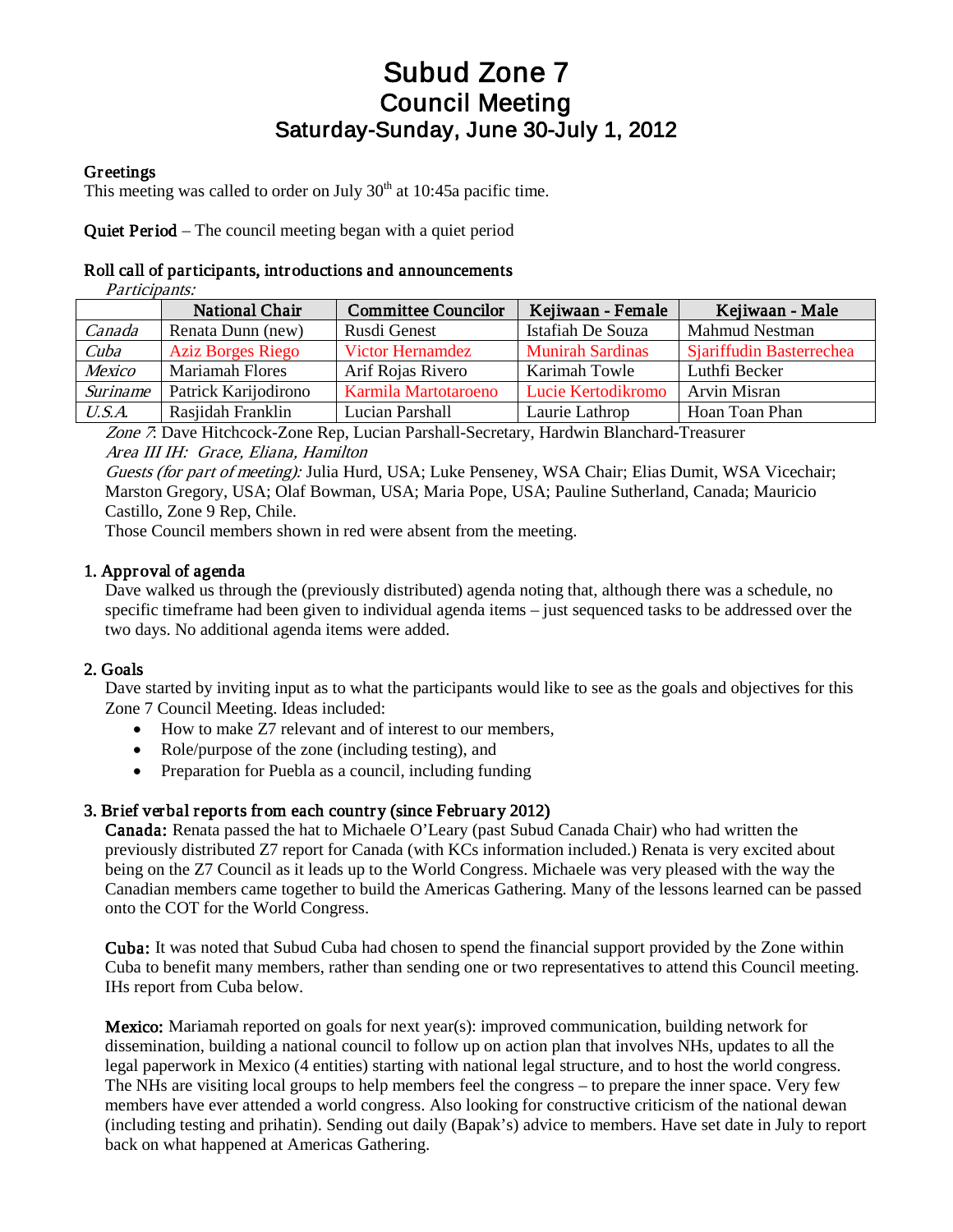**Suriname:** Patrick thanks Z7 for financial support to get to this meeting. Once they moved from Zone 8 the country became much more active both in more council meetings and with English. Have two main groups and committee and helpers meet every second Saturday to review what has been done. They are doing a good deal of communication/announcements, particularly after latihan so that members will stay (can be something as simple as a reminder) – this keeps the members involved and informed. He talked about need for funds and what they are used for and finding members for committee and helpers. Got books from USA and are working to refurbish one of their Subud houses. Arvin added that the two main groups have 87 and 38 members. Received a loan from the MSF to increase space of latihan room which is bringing more members – was built by membership. The smaller group has become more independent and moving to do committee and helper work on their own.

USA: Rasjidah reported that USA is in a number of transitions. The more important are that the national office is being moved to the Washington DC Center. Also hired an Executive Director. Moved to outsource books to an online vendor to sell Subud media. Are redoing the USA website. Finally in terms of communication moved the newsletter online along with a regular Enews. Laurie reemphasized that kedjiwaan days are happening from the bottom up.

Zone Rep Update: Dave feels personally rewarded by the projects he has been working on, particularly helping to organize the Americas Gathering.

#### 4. Discussion of Zone 7: brainstorming on the benefits, value and relevance of a Zone Value

- easier to visit within zone for latihan, meetings, gatherings, projects etc.
- easier to take care of each other and share
- feeling of family, more intimate
- invigorating (spiritual) when we come together  $\&$  zonal latihans
- fewer languages
- easier to link to international organization
- learning together feelings and culture
- joint perspective collective situations and challenges
- promotes more unity and friendliness makes us aware of strengths
- latihan together become Subud

#### Relevance to members

- testing about Zone by members
- members can read minutes and presentations
- reporting back by those attending Council meetings and Gatherings.
- make gatherings accessible with registration reductions (need to remember this). i.e., Puebla 2014
- newsletter and own Z7 website
- put Z7 news, business etc. on agenda for other Subud meetings
- make a video of previous gathering/congresses
- include others in organization of zonal meetings
- promote travel opportunities/hosting
- Zonal projects eg. learn Spanish spanishdict.com teachers from Mexico Subud Spanish phrases circulate WC job/volunteer opportunities Mexicans are learning English
- movies about Subud in archives (Luke) the man and his mission

#### 5. Report from IHs on Cuba visit in February

Following the written report earlier in the year, Grace provided a more extensive report on the challenges facing our brothers and sisters in Cuba, including government recognition, the split of Subud Guacanayabo from Subud Cuba, isolation, and working with helpers. This prompted an extensive discussion on what the Z7 Council could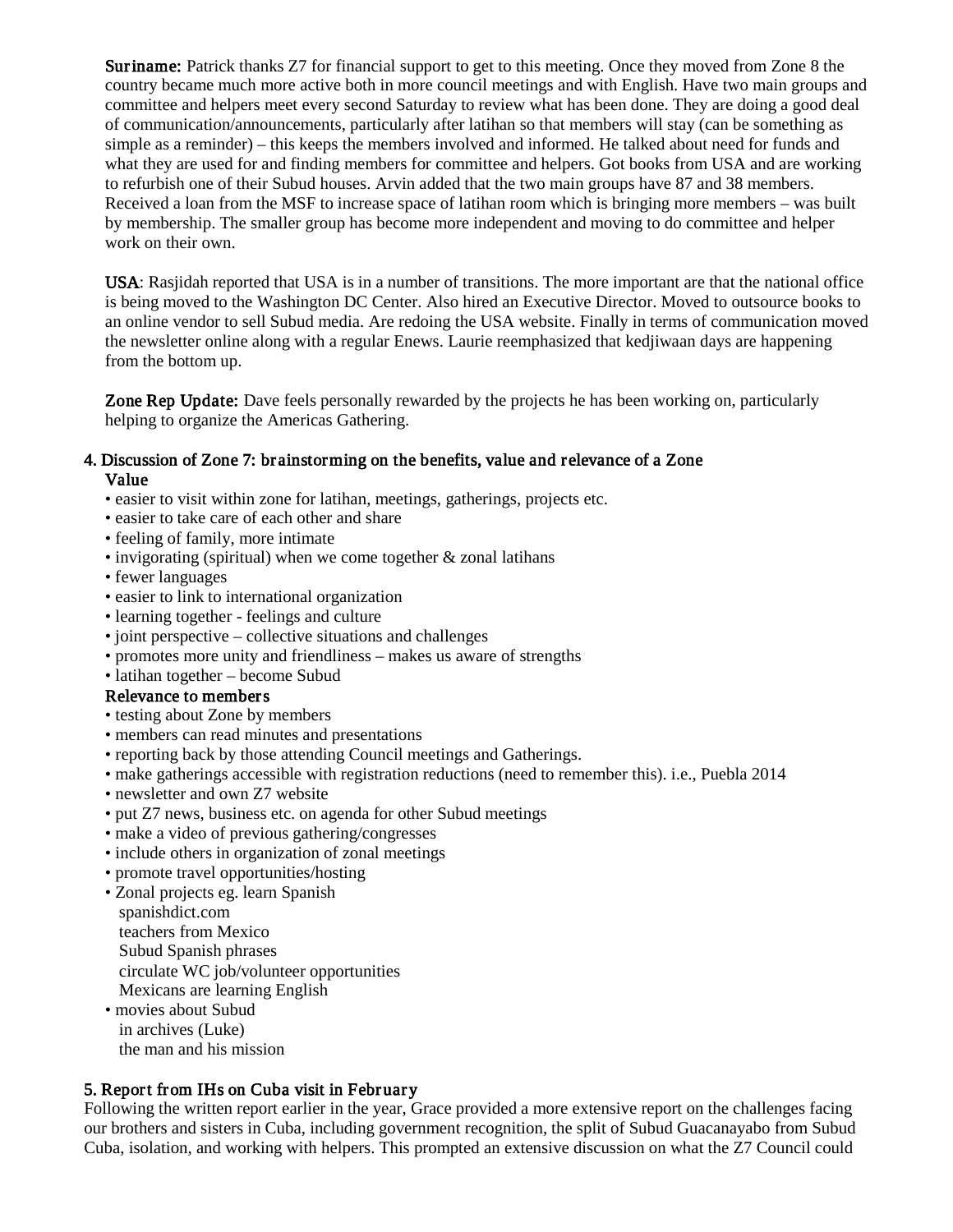do for Cuba. This included Bapaks talks in Spanish, getting as many members to WC as possible, maybe Z7 could set up a team that that can go 2 times a year to Cuba (with testing). Luke provided some comparisons of Cuba with Congo.

# 6. Brief report from Z9 by Zone Rep Mauricio Castillo

About 300 members. KCs are working on how to support Z9 is the less populated countries. More kedjiwaan then business because not as many issues in Z9 as in Z7. Kedjiwaan brings members together more than business.

### 7. Council Members tested three questions regarding Z7

- 1. How can Zone 7 council best support Subud Cuba at this time?
- 2. What is the role and purpose of Zone 7 Council?
- 3. How can Zone 7 help Subud Mexico to prepare for the World Congress?

# 8. Treasurer Report

Hardwin walked the council through the 2012 budget (previously distributed) and current expenditures. Currently we have spent \$9,757.40. The discussion that followed related to sending Subud material in Spanish to Cuba. The outcome of the discussion is that Zone 7 will budget up to \$1,000 to make copies of Subud material (already translated) and mail the material to Cuba. Mariamah and Hardwin will work on practical details with Cuban members and IHs. Motion passed unanimously. A motion to provide travel funds from Z7 for IHs to visit Cuba was defeated.

# 9. Presentation about the 2014 World Congress

Members of the WCOT gave a presentation (with photos) about the preparations for Puebla.

#### 10. Role of the Committee Councillor

Rusdi began the discussion that enlightened the members as to the purpose of the CC. Dave subsequently forwarded a number of files about this role/position that he received from Julia Hurd.

### 11. 2013 Zone 7 Council Meeting

The council discussed the need for a face-to-face meeting in 2013. Some of the issues discussed were the need to maintain identity, keep momentum and that our issues are different than a congress. Both Mexico and Suriname were discussed as possible locations. Many expressed the emotional and spiritual need to meet but we have to watch expenses and do we have specific agenda items that justify such a meeting? In the end it was decided that the KCs would test about the need for an in-person meeting in 2013. The overall receiving was to not make a decision now and let the need for a meeting unfold during the rest of the year.

#### 12. Other issues that were briefly discussed

- Mexico has material for applicants in Spanish (digital) that they will share.
- Subud websites and Wiki site.
- Updates on Subud in the Caribbean (incl. Jamaica) were discussed.
- Z7 working together with wings. A discussion on the need to have (or not to have) wing representation on the council – or at least some type of feedback from them through our country reports.

#### 13. Achievements over the past two days

Brainstorming from the participants included the following:

- sharing of materials,
- more togetherness,
- more inner connection,
- learned more about role of chair, about meetings, and some material to bring back,
- the depth of information from the international level,
- special latihans with KC,
- loving approach to each other,
- the feeling like a body working together,
- liked being 'normal',
- found a practical activity with Cuba,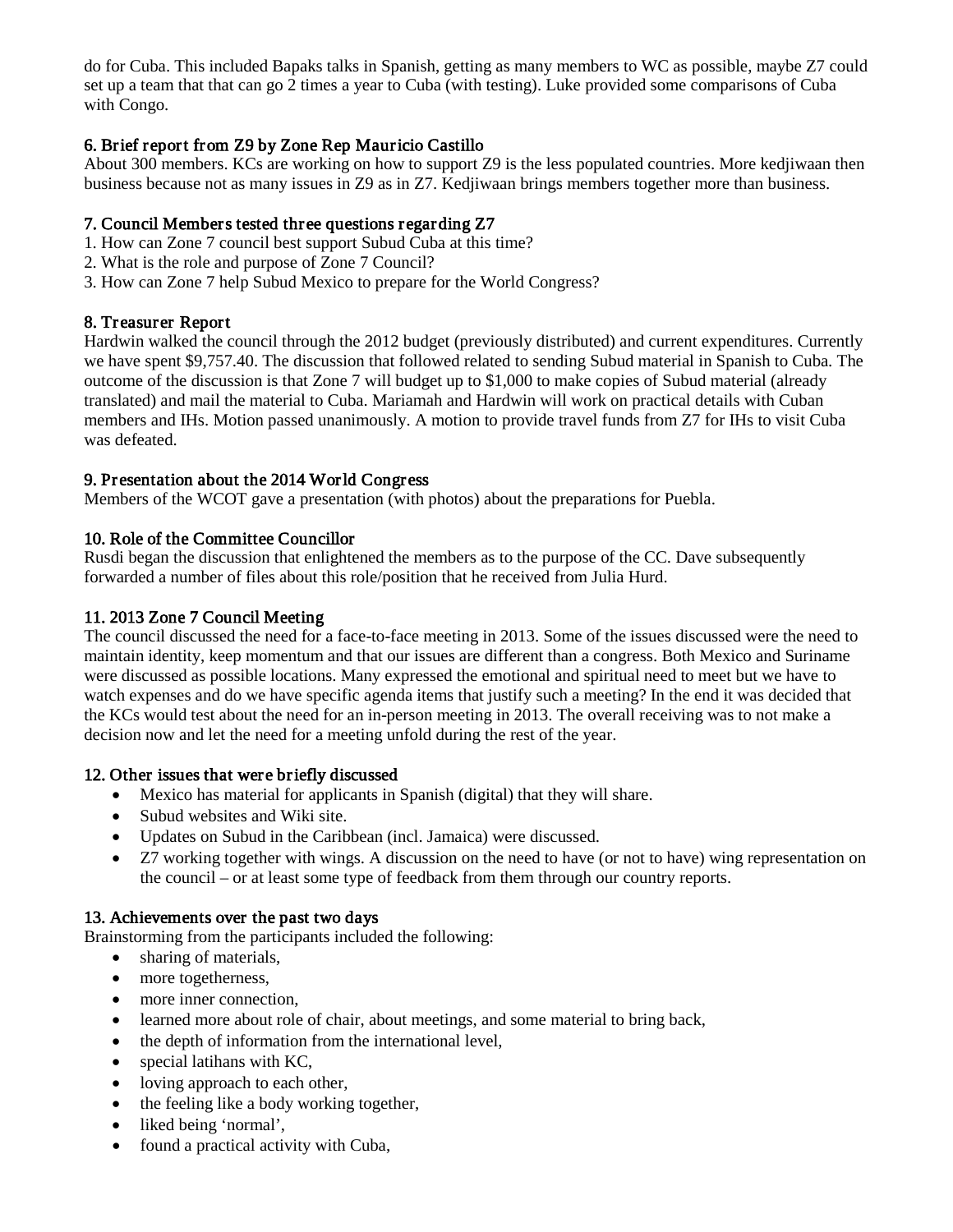- liked a tangible outcome
- a sense of continuity,
- liked closeness,
- IH feedback on Cuba was very good,
- update from COT,
- sense of connection and strength,
- feel more self confident as a zone,
- received much more than was given,
- feel a sense of zone,
- sense of community,
- sense of what we represent on the WSA.

Meeting adjourned with a quiet period at 4:00p pacific time on July 1.

#### After which participants went to see a presentation by Mexico regarding Usaha Mulia Abadi

To do list:

| All                  |                                                                    |
|----------------------|--------------------------------------------------------------------|
| Dave and Hardwin     | Find videos                                                        |
| Dave                 | Locate Bapak's Guidance for Daily Life and send to Council members |
| Mariamah and Hardwin | Work together on project to provide Subud publications to Cuba     |

Respectfully submitted, Lucian Parshall